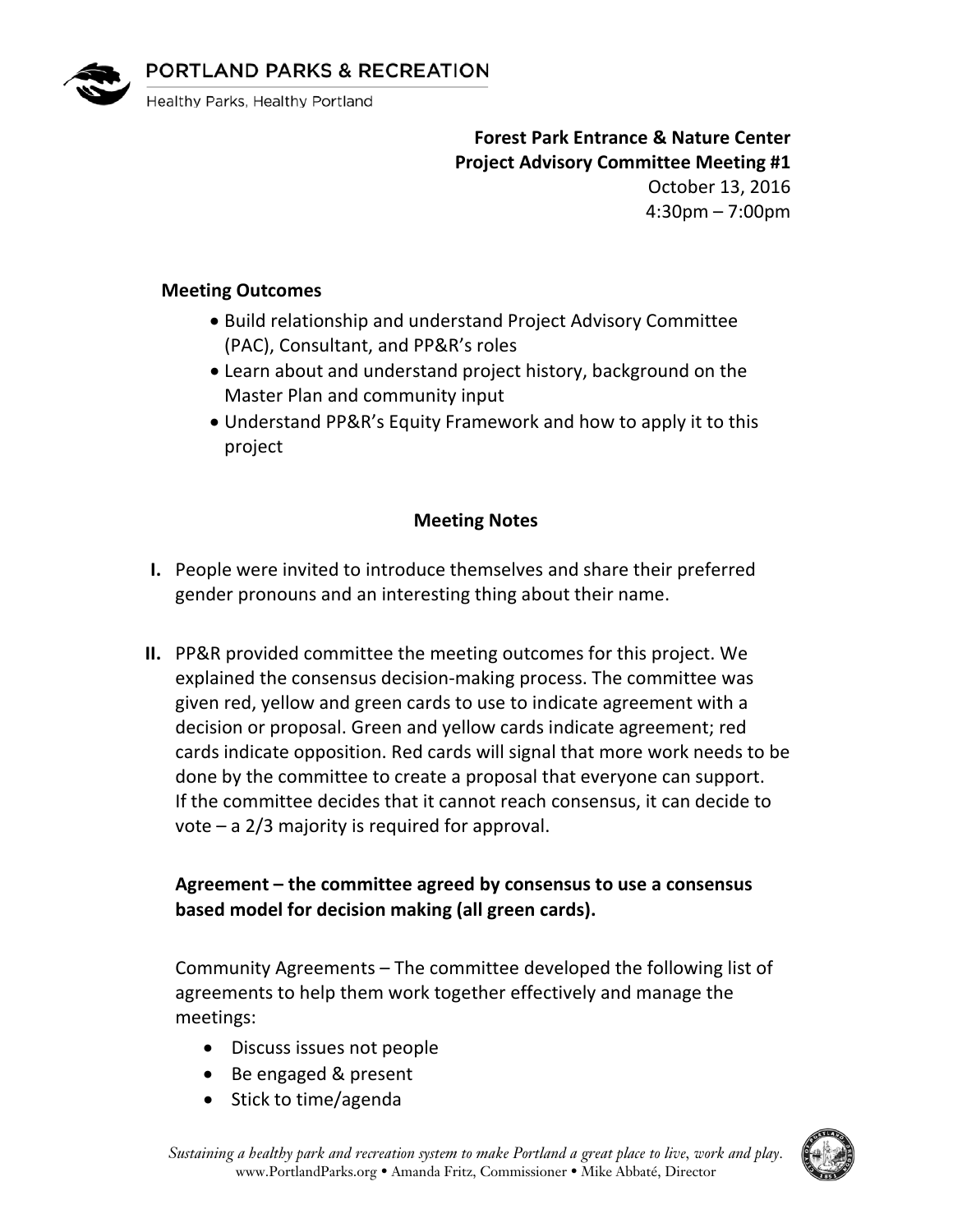

Healthy Parks, Healthy Portland

- Clear understanding of task
- Step up/Step back (don't interrupt and speak up)
- Don't discuss online
- Carry decisions forward (don't revisit)

# **Agreement – the committee agreed by consensus to hold themselves and staff accountable to the above agreements (all green cards).**

- **III.** The committee participated in an activity to identify the roles and responsibilities for the Consultants, Parks Staff and the Committee (see attached)
- **IV. Break**
- **V. Art Hendricks, PP&R Equity & Inclusion Manager,** provided the committee an explanation of PP&R's commitment to Equity & Inclusion, shared the City's Equity goals, and expressed the importance of an equity lens to this particular project.

PP&R's commitment to Equity and Inclusion includes:

• <https://www.portlandoregon.gov/oehr/article/537589>

**PP&R staff recognized that the committee was behind on the agenda – the committee was asked if they would be willing to continue to 7:15 – the committee indicated that they would be willing to do this.** 

#### **VI. Project Overview Britta, SG, Pam [6:15-6:40pm]**

- a. Forest Park Entrance & Nature Center Project Overview
	- i. 1995 Natural Resources Management Project
		- [https://www.portlandoregon.gov/bps/article/10](https://www.portlandoregon.gov/bps/article/103939) [3939](https://www.portlandoregon.gov/bps/article/103939)
	- ii. 2011 Forest Park Desired Future Condition
		- [https://www.portlandoregon.gov/parks/article/](https://www.portlandoregon.gov/parks/article/335638) [335638](https://www.portlandoregon.gov/parks/article/335638)

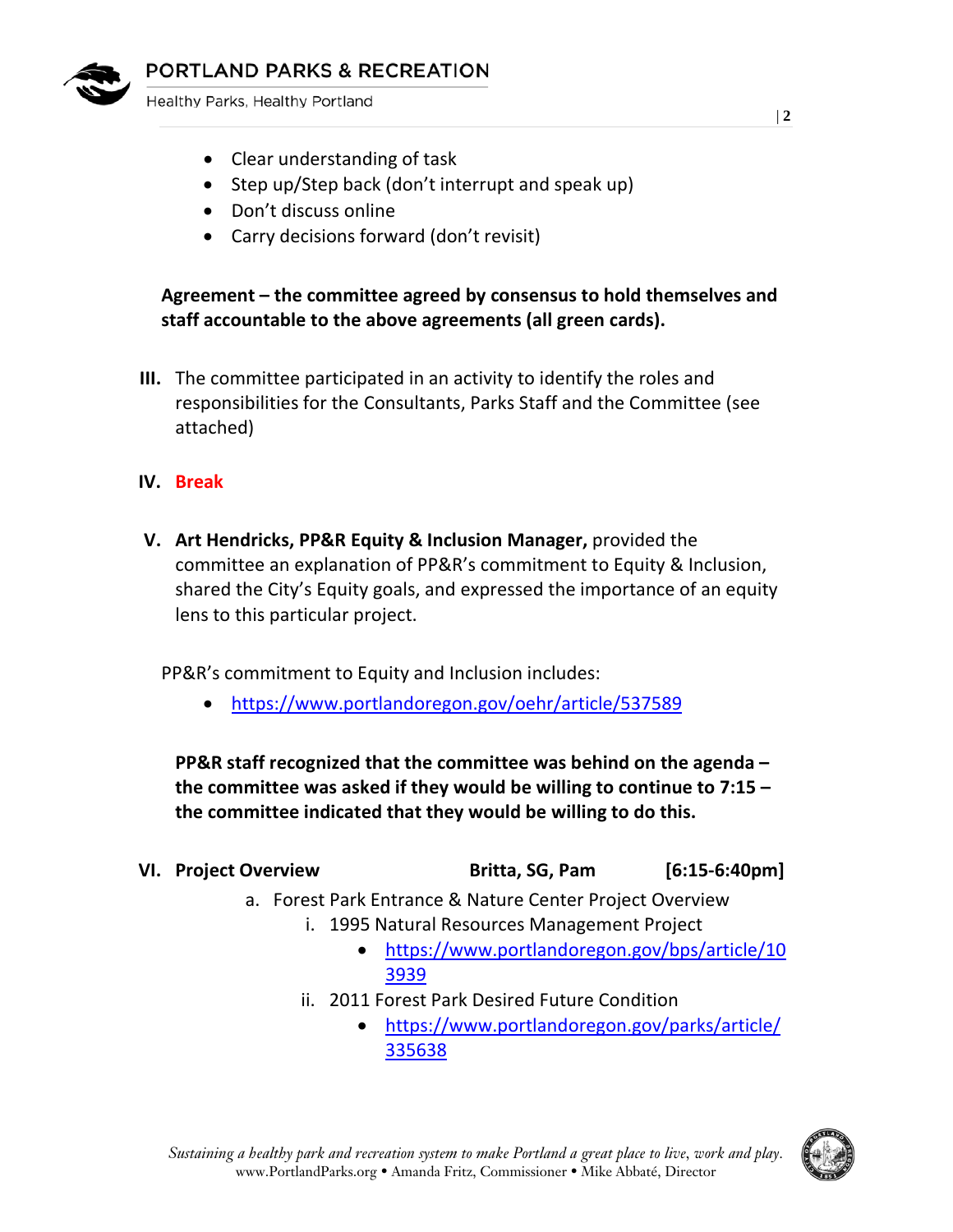

Healthy Parks, Healthy Portland

- b. Stefanus Gunawan and Pam Phan shared PP&R and Design+Culture Lab's survey and outreach findings to the committee.
- c. Q&A on **Project Overview**
- **VII.** Vision for the project Committee members were given a worksheet to allow them to think about what a successful project would look like. They were asked to complete the worksheet and provide it back to PP&R no later than Friday, October 21, 2016

# **A committee member requested to adjourn the meeting at 7:10. The committee agreed to continue for several minutes to complete the directions for the vision process (all green cards – one yellow).**

These draft ideas will be used to create the vision for the project as it moves forward.

### Meeting ended 7:15 PM

#### **PAC Members:**

Kelsey Cardwell, NW Trail Alliance Carol Chesarek, Neighbors West Northwest Mitch Greenlick, State Representative Jorge Guzman, Vive NW Rachel Hill, St. Johns Neighborhood Association Michael Karnosh, Confederated Tribes of the Grand Ronde Greg Madden, NW Industrial Neighborhood Association \*Sheryl Sackman (representing Renee Myers), Forest Park Conservancy

### **PAC not present:**

Monica Smiley, Friends of Tryon Creek Jennifer Levy, St. Johns Neighborhood Association Kelly Rosteck, PP&R Environmental Education Ryan Pierce, Signal Fire Arts Ty Schwoeffermann, Parks Board